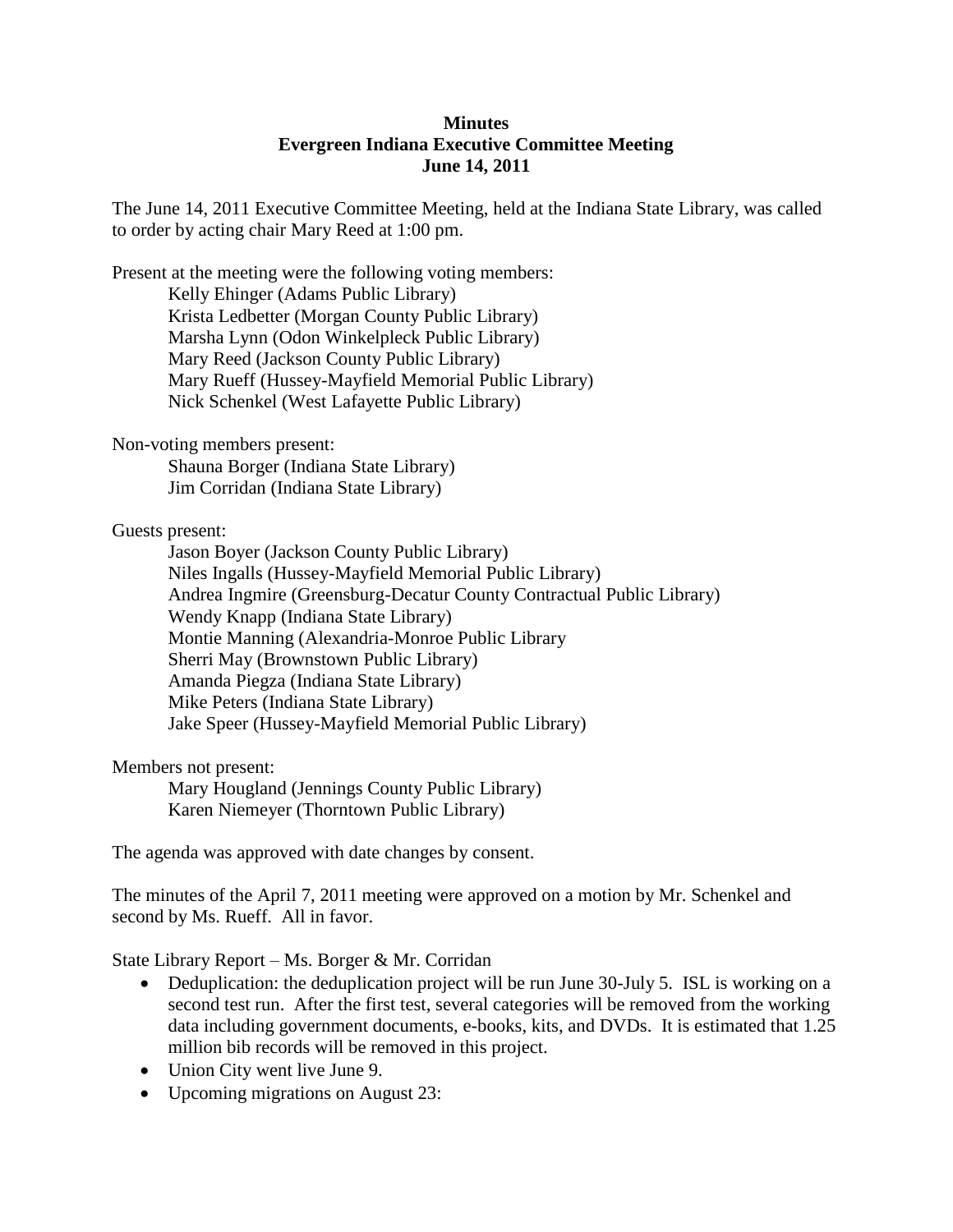- o Tell City-Perry County Public Library
- o Cannelton Public Library (in Perry County)
- o Osgood Public Library
- o Greentown Public Library
- Ivy Tech: The state library is looking into a project with Ivy Tech with the possibility of having all Ivy Tech collections as part of Evergreen. The advantages include increased accessibility of these collections to the students and to the communities in which the schools reside. The disadvantage will be that any library in an Ivy Tech community surrounded by unserved will have to serve the student who does not reside in the library district, but attends the local Ivy Tech.

## Committee Reports:

- Cataloging Committee Amanda Piegza: Two items were brought before the Executive Committee:
	- o The Cataloging Policy which was drafted originally in 2008 needs to be revised. The Cataloging Committee has selected a subcommittee to make draft revisions to recommend to the Executive Committee.
	- o The possible addition of a circ modifier for BluRay: After discussion of the merit of adding another circ modifier for this format, the Executive Committee strongly suggested that statistical categories are used to track this format if a library feels it needs to track the format separately.
	- o The next meeting of the Cataloging Committee will be on September 13, 2011.
- Circulation Committee: the report was given in new business. [See below]
- IT / Technology Committee Mike Peters:
	- o The credit card server is up and running. The button (patron option to pay) is built in the OPAC, but not turned on until the agreement with the vendor is signed.
	- o Boone County libraries will test the software and reporting to see whether payments are correctly attributed to the patrons' libraries. This test will begin in July.
	- o Around 20 30 libraries have yet to send in their resolutions to the State Library. Another notice will be sent out to those libraries. This agreement will be mandatory for any newly applying library as part of the application process.
- Overdrive Committee Kelly Ehinger: The Committee met at 10:00 am on June 14 for discussion about the LSTA grant to the Lebanon Public Library to match Overdrive purchases up to \$63,325.26. The Committee developed a plan to select materials in a balanced manner – both geographically by library and collection focus. The Committee discussed the content of the current collection – whether music and/or video are allowable – with the Executive Committee agreeing that these are desirable.
- Conference Planning:
	- o The next meeting of the Conference Planning committee will be on June 28 at 10:00 am at the Indiana State Library. Anyone interested in helping to plan the International Conference should contact Ms. Borger.